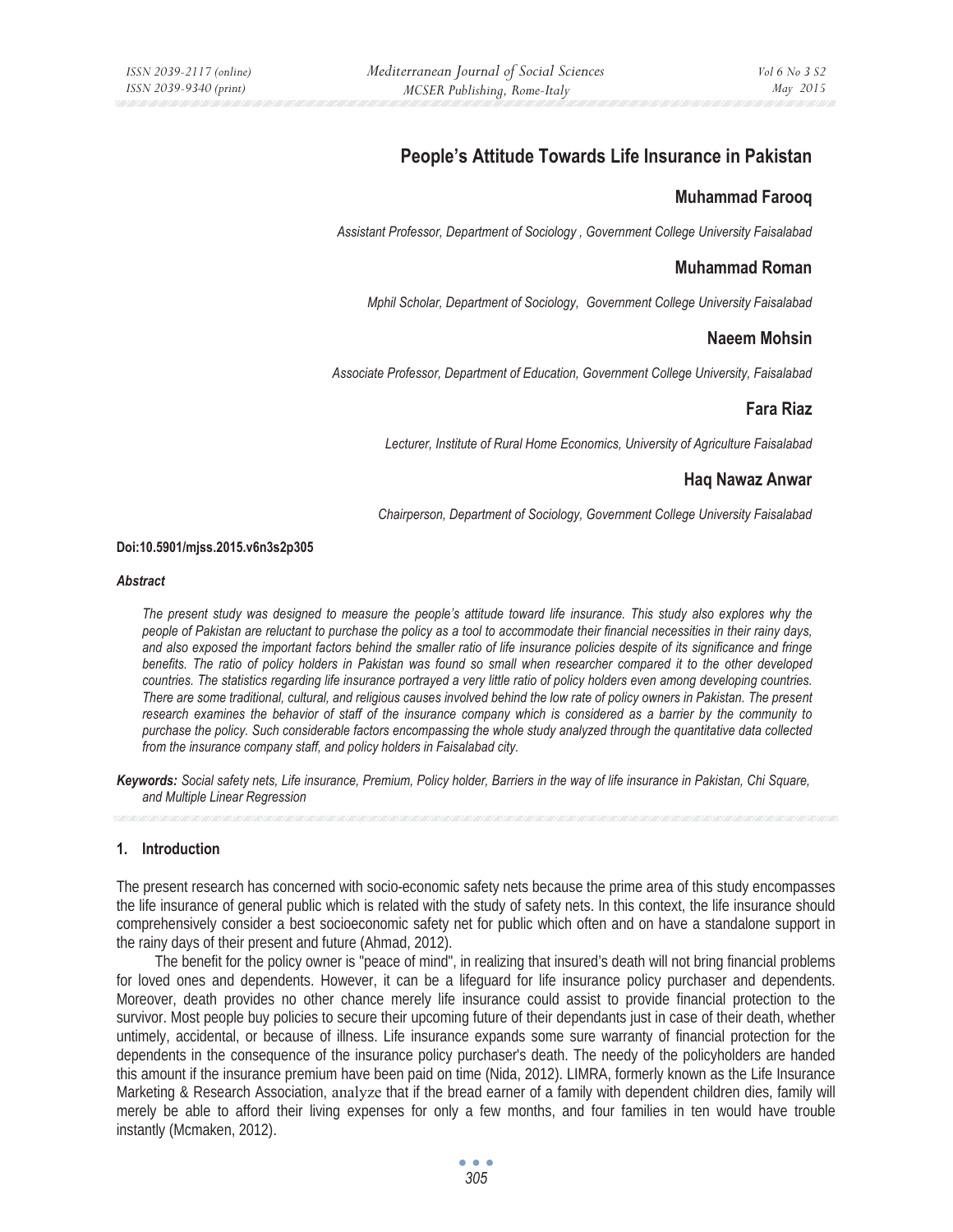### *1.1 Importance of Life Insurance*

Life Insurance consists of a range of advantages as other investment modules have. Financial security is the prime advantage of life insurance. It assists to smooth the progress of economic movements. The premiums are collected from multiple investors by the life insurance companies to gather large funds. Trade and other financial development activities are financed by this money. It is also useful for tax payment reduction. Policy holders can claim income tax exemptions for the payment of premiums amount (Bhartiaxa, 2009). In the present time life insurance could be utilized as an investment alternative, because a security for loan and for other demands also. As a life insurance plan bought inconspicuously with due concern could be regulated to assist the variety of requirements of a policyholder. Nowadays Life insurance has become substantial in a world where pension plans, social security benefits, and family savings turn insufficient to respond the financial demand of the complete family, cover wellness prices or to hold a certain life-style, on the off chance of the death of the worker (Nida, 2012).

Variable life insurance is the mixture of savings aspects of whole life insurance and the traditional protection with the growth potential of investment funds. It is comprised of two different elements: the general account and the separate account. The general account is the insurance provider's reserve account, and it is not assigned to the individual policy. The separate account consists of different investment funds within the insurance company's portfolio, like a money market fund, an equity fund, a bond fund, or some combination of these. Because of this core investment trait, the cash value and death benefit may vary, therefore it is known as "variable life insurance" (Pareto, 2012a).

#### *1.2 Generally practiced Life insurance policy in Pakistan*

Following is the most common type of life insurance policy by means of people interest and attitude in Pakistan:

Endowment Life Insurance: It is a life insurance agreement proposed to pay a lump sum after a specified term (on its 'maturity') or on death of the policy holder. This policy can be surrendered or cashed in early and the insurance company pays the surrender value to the policy owner by determining the duration of policy and the number of premiums paid by the insured (Gala, 2012). It's a surest method which has the guaranty of cash provision either at a particular time or at death. Under this type of policy, the insurance company pays the sum insured plus bonuses at the end of a specific term or at death of the life insurance policy holder if earlier. Premiums are payable under endowment life insurance policy for the specified numbers of year or till death, if earlier. Under this plan, the benefits can be more enhanced by attaching supplementary covers (SLIC, 2012). Term and endowment both type of life insurance policies are based on a specific term but cash value is not involved in term life insurance. Return of premium term life insurance is same like endowment life insurance to a large extent that refunds all of the premiums to the policy holder at the end of term, without considering the death of insured. It offer cash surrender values if the insured doesn't die. This type of policies are available in 15, 20, or 30-year term (Aggarwal, 2005).

Life Insurance Overview and Statistics in Pakistan: There is friendly system for insurance business in developed countries but in Pakistan people are living with the conservative thoughts. The GDP of Pakistan is contributed only 0.23% by the insurance industry. It is highest in Luxembourg where the contribution is 54.42%. Total Premium of Pakistan insurance industry was \$ 949 million in 2006, whereas in India it was \$ 43,032 million. The World Insurance Market premium has increased by 75% in last 10 years, but Pakistan insurance industry's growth is more than 900% (Mesum, 2008).

Pakistan is one of the largest countries with the population of 165 million and the majority of people i.e. 97% are Muslim. People have rigid religious beliefs; and hesitate to buy policy. About 67.5% of population is living in rural societies and 73.6% are living below the poverty line (GOP, 2011). As a consequence of less income, low rate of literacy jointly with strict religious beliefs, insurance industry in Pakistan could not develop as compared to other countries of subcontinent e.g. Sri Lanka and India. Historically, insurance industry in Pakistan has been characterized by inadequate and ineffective supervision, inadequate financial and prudential regulations, lack of innovative insurance products and monopoly of state owned insurance companies. The asset structure has been highly skewed towards state owned insurance companies. In 2001, State Life Insurance Corporation (SLIC) and National Insurance Company Limited (NICL) constituted 80.5 % of the total assets of the whole insurance industry. Till 2005, this share remains 74% of the total insurance market (Akhter, 2009). The Express Tribune's analysis suggests that in Pakistan, total number of policy holders was about 13.6 million in 2011, or about 7.8% of the total population. It is a small number of insured persons but it is rising steadily: it was only 5.9% in 2006. According to the data provided by the State Life Insurance Corporation and the State Bank of Pakistan, numbers of people with life insurance in Pakistan have grown of 8.3% per year for the previous 05 years (Tirmizi, 2012).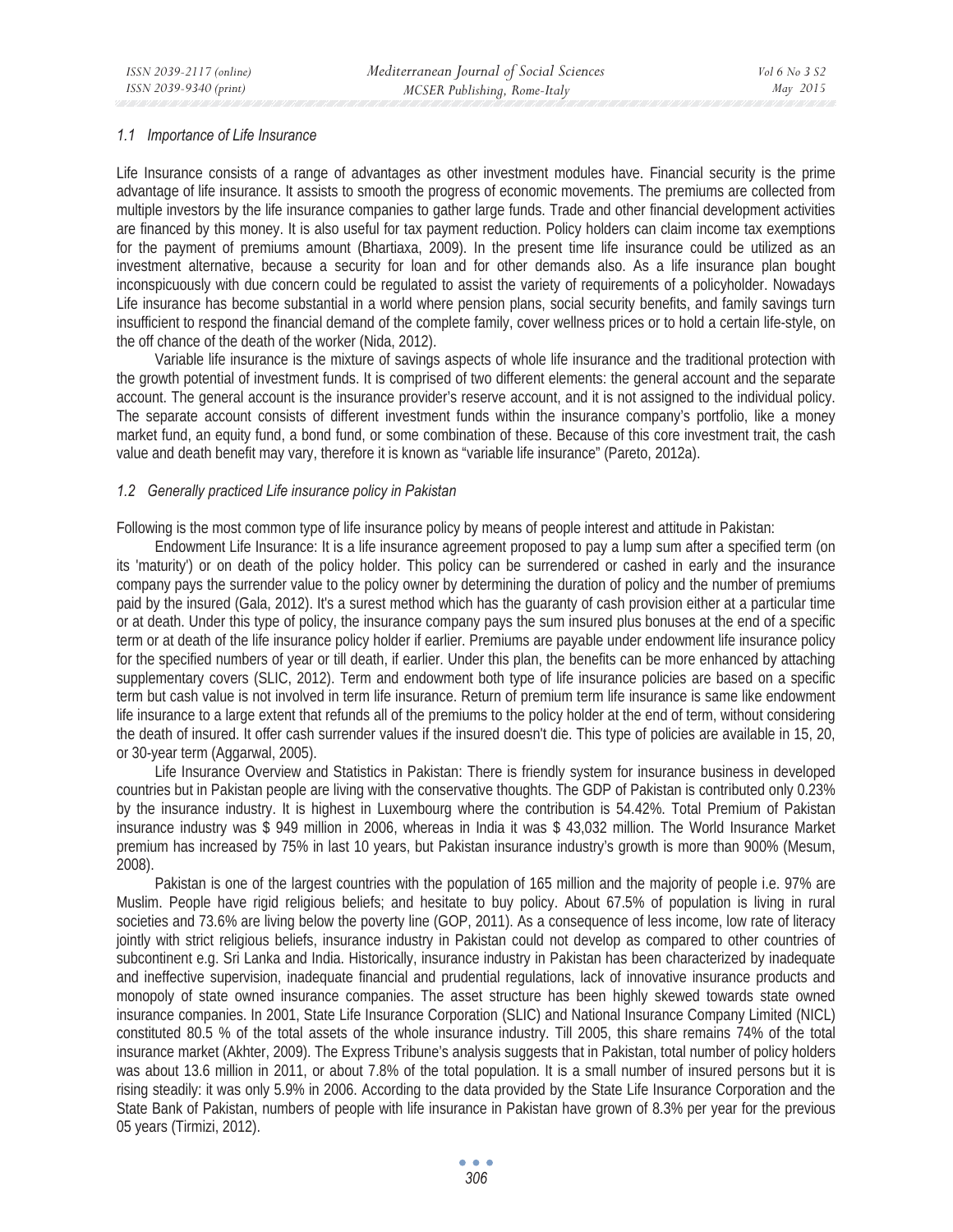### *1.3 Barriers in purchasing life Insurance policy in Pakistan*

The barriers in purchasing a life insurance policy can generally categories in two ways.

- 1 Community related barriers
- 2 Barriers regarding Company policies and staff behavior
- The general public feels uncomfortable while purchasing a life insurance policy because of some important factors

as:

- According to the view of people, purchasing life insurance is a "regular" expense. When something is considered as an expense, generally the public avoid having that thing. A person who purchases policy can't enjoy the benefits of life insurance before the completion of the tenure of the policy. In this situation he/she may feel paying premiums as an expense.
- Another important issue that causes the community to become away from purchasing the life insurance policy is that they don't have trust on insurance companies regarding payback of their premiums at the end of policy (Ahuja, 2012).
- A large proportion of community has some specific religious beliefs about the authenticity of life insurance in terms of Islamic thoughts that leads towards an investment of interest and markup, which makes them hesitate to purchase the life insurance policy.
- The limited financial condition of the community also plays a key role in purchasing a life insurance policy, some of them generally wish to secure their future but due to their financial conditions and some other more important requirements get them away from purchasing a life insurance policy.
- Less awareness about life insurance plans may be considered as a barrier in purchasing a life insurance policy, a reasonable proportion of community is actually unaware of real benefits and privileges that they could get by purchasing life insurance policy.
- Education level of common community is not as high as to understand the perks of life insurance policy accordingly (Sigma, 2006).

### *1.4 Barriers regarding Company policies and Staff Behavior*

Policies of insurance company and its staff's behavior are absolutely considerable barriers of purchasing life insurance policy by the community.

- Insurance companies have complicated rules and regulations in terms of the understanding of general public as they could not able to approach the actual status of life insurance policy.
- Insurance companies in Pakistan actually depend upon their field force to communicate about all its insurance policies and to deliver all information regarding life insurance plans. Most of the time the field force staff provide fake information to the policy holder. The insurance companies generally have no such criteria of hiring their field force employees in terms of certain level of education, training and experience. The overall reliability on the field force staff with less educational background makes most of the community anxious from the insurance policies.
- Insurance companies in Pakistan have no such system of delivering awareness through seminars, workshops and other modern state of the art methods and tools which may attract all levels of community towards their life insurance policies.

### **2. Objectives Of The Study**

The main objective of the study is to investigate and analyze the people attitude towards life insurance.

- To dig out the features and benefits of life insurance
- To examine the factors for hesitation to purchase life insurance policies

### **3. Materials and Methods**

The methodological techniques and ways of analyzing the observations play a significant role in social research. Social scientists have commonly been using comprehensive sociological approach and advance techniques in social research in the modern era. Social scientists now use the sophisticated methodological tools and techniques in social research.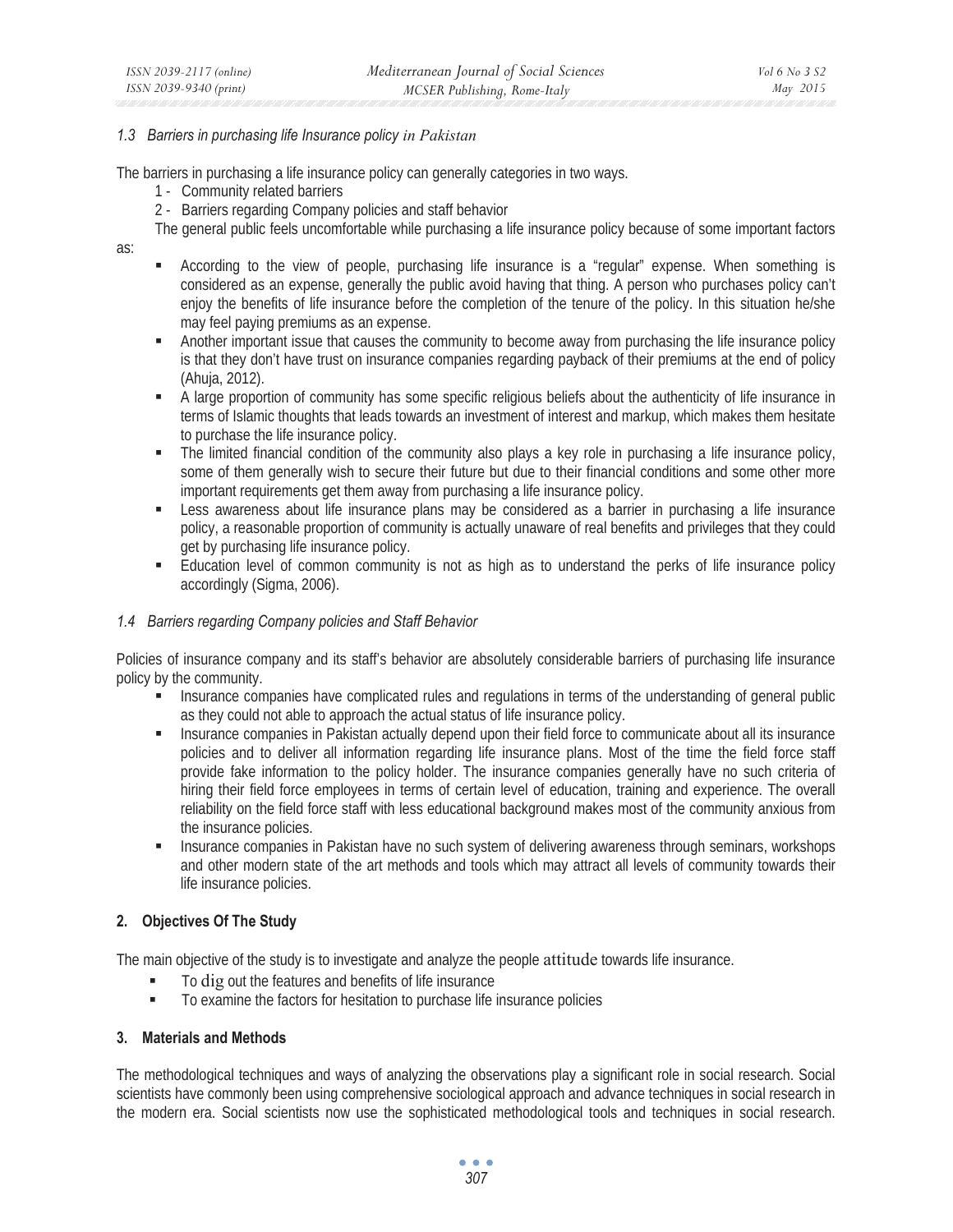| ISSN 2039-2117 (online) | Mediterranean Journal of Social Sciences | Vol 6 No 3 S2 |
|-------------------------|------------------------------------------|---------------|
| ISSN 2039-9340 (print)  | MCSER Publishing, Rome-Italy             | May 2015      |

Therefore, methodology is a frame for researcher. Methodology is actually a conceptual sketch or it is the way that how to collect and analyze the information. For the collection and analysis of data quantitative research techniques were used in this study. For the achievement of this purpose well organized methods are applied that express the population characteristics, determine the variation, and predict casual relationship among the variables. The under investigation issue was conducted in Faisalabad City. Multistage sampling technique was applied to draw the sample. At first stage four towns namely Madina Town, Jinnah town, Iqbal town and Lyallpur town were being taken by researcher as universe. At second stage the population of selected towns is divided in three stratums, 1- Policy holders 2- General public 3- Marketing staff of insurance company according to the factors behind the attitude of community towards life insurance and the level of efforts by the marketing staff of insurance company within the community. At third stage researcher gathered information of policy holders and marketing staff from zonal office of the insurance company for concerned towns of Faisalabad city as a sampling frame and draw the sample of 200 respondents from both policy holders and marketing staff (140 from policy holders and 60 from marketing staff) by using simple random sampling technique from sampling frame.



#### *3.1 Statistical Techniques*

Bivariate analysis was used to explain the relationship between two variables. Pearson Chi-square and gamma statistics were used for this purpose.

**Chi-Square Test:** In the present study the method of chi-square has been used to test the relationship between

 $\bullet$   $\bullet$   $\bullet$ *308*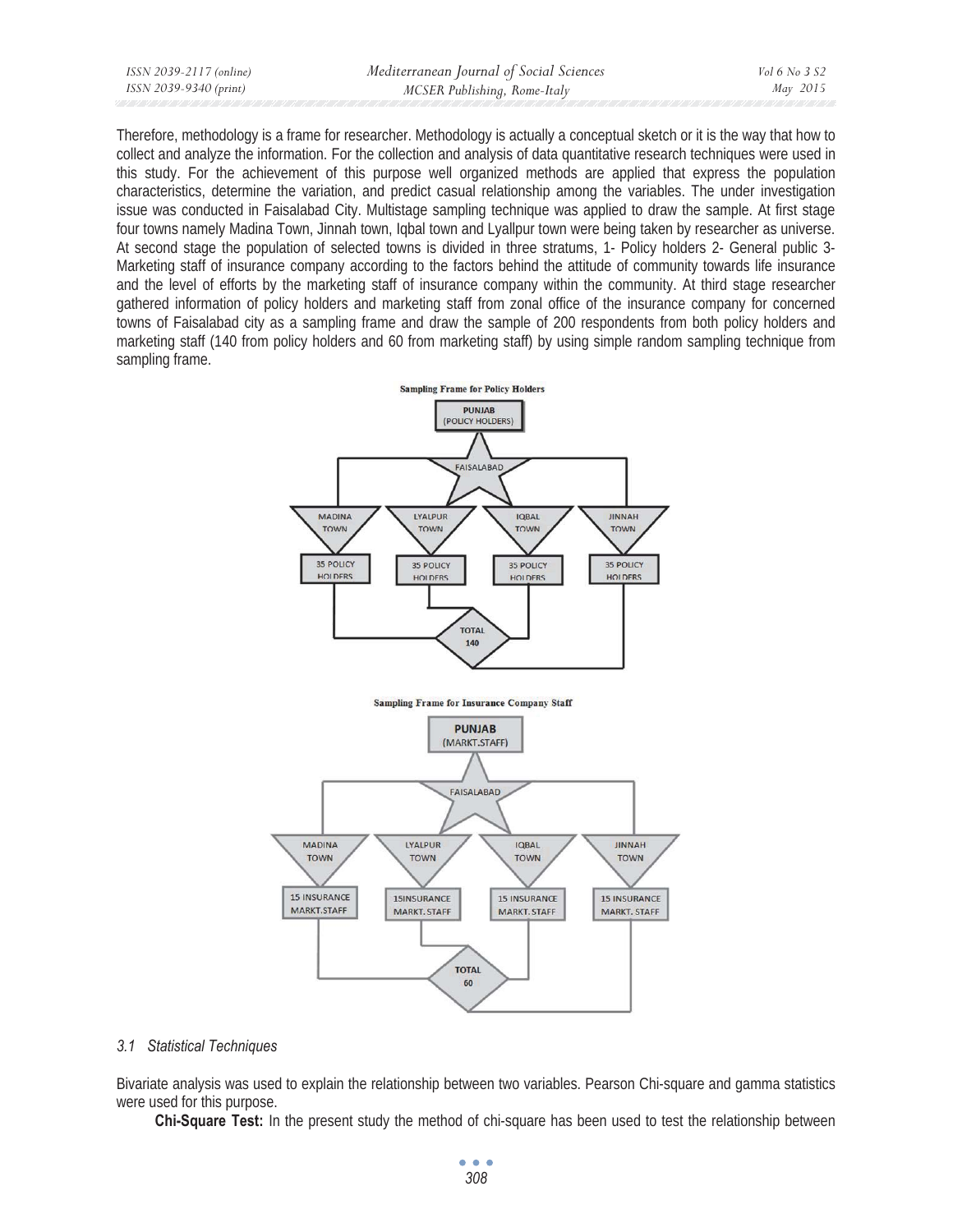the variables and find out the scientific conclusions. It is most widely used test of significance in social sciences. It is also called test of independence.

To test the relationship between variables two types of hypothesis were generated. The first is null hypothesis or hypothesis of no difference. It shows the independence of variables (H0). The second hypothesis is called alternative hypothesis, which is the research hypothesis symbolized by H1.

**Gamma Test:** Gamma coefficient is also a statistical test that was used to measure the relationship between the variables. Computational technique for evaluating gamma is given below:

 Ns – Nd Gamma = Ns + Nd

### *3.2 Multiple Linear Regression Analysis*

Regression is used to see the influence of the independent variable on dependent variable. If there is one independent and one dependent variable in the regression model the regression is called simple regression, whereas if there are more than one independent variable in regression model then the regression is called multiple regressions.

## **4. Results and Discussions**

Bivariate analysis explains the interaction between explanatory and response variables. The strength of relationship is checked by the chi-square and gamma statistics. This relationship might be significant or non-significant. Bi-variate analyses showing the relationship between two variables were described as under:

*4.1 Research Hypothesis 1: Higher the educational status of the respondents, higher will be familiarity with the importance of life insurance* 

|                       |                                              | Importance of life insurance |                |            |              |  |
|-----------------------|----------------------------------------------|------------------------------|----------------|------------|--------------|--|
|                       | <b>Educational Status of the respondents</b> |                              | To some extent | Not at all | <b>Total</b> |  |
| <b>Illiterate</b>     | Count                                        | 12                           | 2              |            | 15           |  |
|                       | % of Total                                   | 8.6%                         | 1.4%           | $.7\%$     | 10.7%        |  |
|                       | Count                                        | 10                           | 2              |            | 13           |  |
| Elementary            | % of Total                                   | 7.1%                         | 1.4%           | .7%        | 9.3%         |  |
| <b>SSC &amp; HSSC</b> | Count                                        | 52                           | 2              |            | 55           |  |
|                       | % of Total                                   | 37.1%                        | 1.4%           | $.7\%$     | 39.3%        |  |
|                       | Count                                        |                              | 29             | 9          | 39           |  |
| <b>Graduation</b>     | % of Total                                   | $.7\%$                       | 20.7%          | 6.4%       | 27.9%        |  |
|                       | Count                                        |                              | 13             | 4          | 18           |  |
| Post graduation       | % of Total                                   | $.7\%$                       | 9.3%           | 2.9%       | 12.9%        |  |
| <b>Total</b>          | Count                                        | 76                           | 48             | 16         | 140          |  |
|                       | % of Total                                   | 54.3%                        | 34.3%          | 11.4%      | 100.0%       |  |

**Table 01:** Association between the educational status and importance of life insurance

Chi-Square=102.102 D.F=8 Significance=0.000\*\* Gamma=0.743 Significance=0.000\*\* \*\*=Highly Significant

Table 01 depicts the Association between the educational status and importance of life insurance and the value of Chi-Square and Gamma reflect the highly significant association between the independent and dependent variables. Therefore, the research hypothesis "Higher the educational status of the respondents, higher will be familiarity with the importance of life insurance" is accepted. Similar results were found by Roy and Vishal (2007) who expressed that the main reason for the purchase of life insurance is to provide financial security for the family. There is more to it, however; people also buy life insurance as a medium to long-term tax favored savings and investment vehicle. Life insurance is fast emerging as an important mechanism to finance the needs of the people. The need for an insurance system that works on the basic principle of pooling of risks of unexpected costs of persons falling ill and needing hospitalization by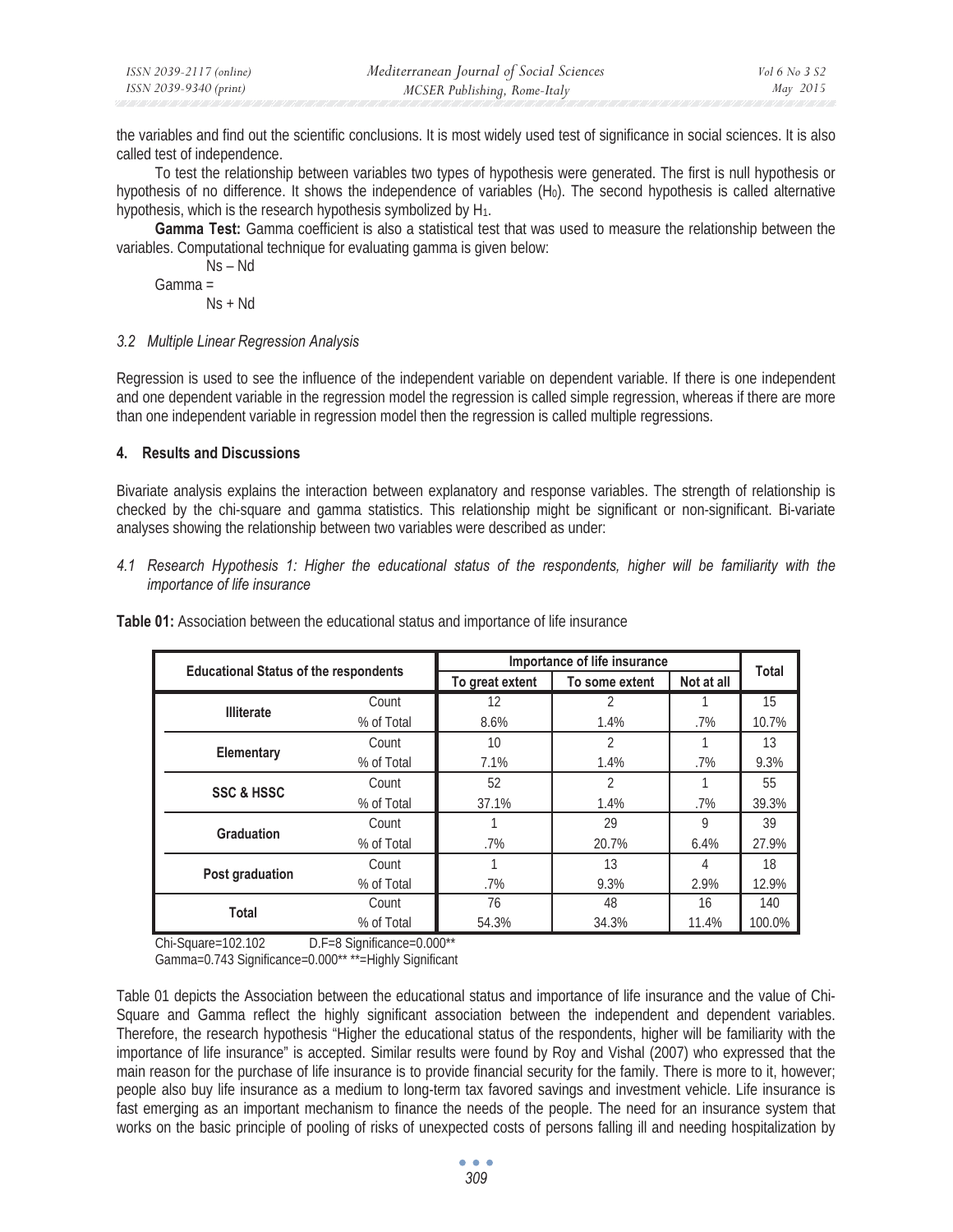charging premium from a wider population base of the same community. With improved literacy, modest rise in incomes, and rapid spread of print and electronic media, there is greater awareness and increasing demand for better services of insurance.

*4.2 Research Hypothesis 2: Nexuses between religious school of thoughts and insurance companies may likely for improvement of insurance policy* 

**Table 02:** Coordination between religious school of thoughts and insurance companies for the improvement of insurance policy

| Coordination between religious school of thoughts and<br>insurance companies |            | Improvements in policies of insurance<br>company |       |       | Total  |
|------------------------------------------------------------------------------|------------|--------------------------------------------------|-------|-------|--------|
|                                                                              |            | To great extent   To some extent Not at all      |       |       |        |
| Yes                                                                          | Count      | 52                                               | 63    |       | 119    |
|                                                                              | % of Total | 37.1%                                            | 45.0% | 2.9%  | 85.0%  |
| No                                                                           | Count      |                                                  |       | 15    | 21     |
|                                                                              | % of Total | 2.1%                                             | 2.1%  | 10.7% | 15.0%  |
| Total                                                                        | Count      | 55                                               | 66    | 19    | 140    |
|                                                                              | % of Total | 39.3%                                            | 47.1% | 13.6% | 100.0% |

Chi-Square=70.526 D.F=2 Significance=0.000\*\*

Gamma=0.797 Significance=0.000\*\* \*\*=Highly Significant

Table 02 reflects the Association between the religious school and needs for improvements in polices of insurance companies and the value of Chi-Square and Gamma reflect the highly significant association between the independent and dependent variables. Therefore, the research hypothesis "Nexuses between religious school of thoughts and insurance companies may likely for improvement of insurance policy" is accepted.

## *4.3 Multivariate Analysis*

Bivariate analysis is frequently explains the relation between two variable and the multivariate analysis explains the connection between the one response variable and two or more explanatory variables (Panneerselvam, 2005). In this research, to check the effects of independent variables on the response variable multiple regression analysis was conducted. Regression model is an important method of analysis for developing cause and effect relationship between explanatory variables and response variable.

**Table 03:** Influence of various independent variables on dependent variable a multiple linear regression model

| Independent variables                                                         | <b>Un-standardized Coefficients</b> |            | <b>Standardized Coefficients</b> | t <sub>cal</sub> | Sig.             |
|-------------------------------------------------------------------------------|-------------------------------------|------------|----------------------------------|------------------|------------------|
|                                                                               | bi                                  | Std. Error |                                  |                  |                  |
| (Constant)                                                                    | 0.336                               | 0.066      |                                  | 5.077            | $0.000**$        |
| Satisfaction level with the amount (X1)                                       | 0.157                               | 0.021      | 0.250                            |                  | 7.530 0.000**    |
| Expected benefits of life insurance (X2)                                      | 0.189                               | 0.024      | 0.494                            |                  | 8.042 0.000**    |
| Need of coordination between Religious school and<br>Insurance companies (X3) | 0.967                               | 0.070      | 0.002                            |                  | $0.042$ 0.003**  |
| Financial problem during the Policy (X4)                                      | 0.178                               | 0.062      | 0.178                            |                  | $2.867$ 0.005**  |
| Importance of Life Insurance (X5)                                             | 0.103                               | 0.041      | 0.143                            |                  | $2.513   0.013*$ |
| Amount of Premium (X6)                                                        | 0.042                               | .021       | 0.100                            | 2.007            | $0.047*$         |
| Role of media in promotion of life insurance (X7)                             | $-0.159$                            | 0.083      | $-0.093$                         |                  | $-1.913$ 0.058*  |

Adjusted  $R^2 = 0.880 F = 146.653 D.F = 7$  Significance=  $0.000**$ 

Significant at 0.05 as well as 0.01 \*\*= Highly Significant \*= Significant

## *4.3.1 Variable wise description of the Model*

The variable wise description of regression model is given below: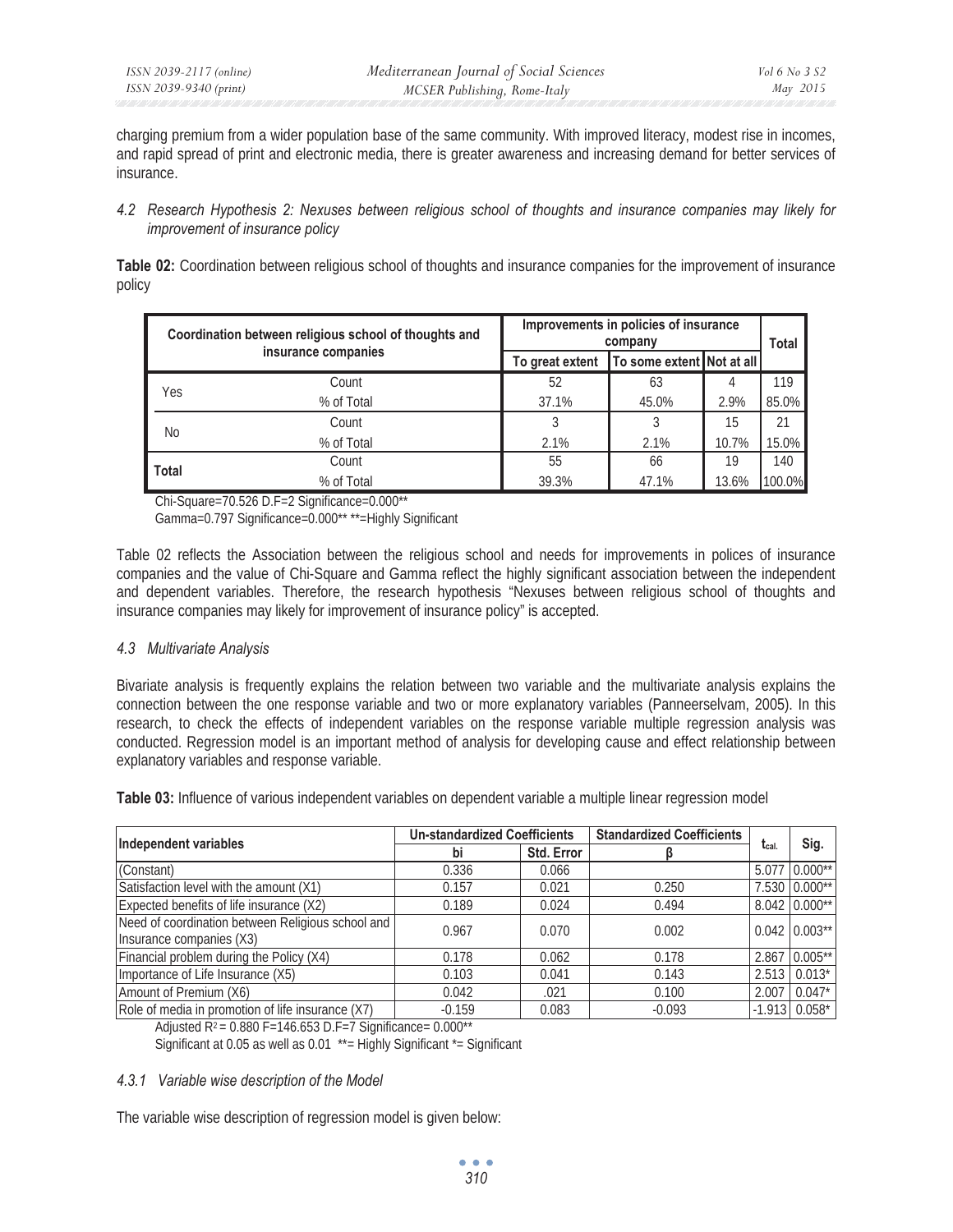| ISSN 2039-2117 (online) | Mediterranean Journal of Social Sciences | Vol 6 No 3 S2 |
|-------------------------|------------------------------------------|---------------|
| ISSN 2039-9340 (print)  | MCSER Publishing, Rome-Italy             | May 2015      |

The value of regression coefficient i.e. bi=0.157 shows a highly significant relationship with p-value=0.000 for the variable "satisfaction with the amount they get after completion of policy" indicated that satisfaction level with the amount they get after completion caused 0.1576 point increase favorable attitude formation towards life insurance and decrease the complication in insurance policies. The highly significant P-value=0.000 for the regression coefficient bi=0.189, for the variable "expected benefits from life insurance" that increase the rate of policies if they get more benefits i.e. favorable attitude towards life insurance at least 0.189 points. The value of regression coefficient bi=0.967 shows the highly significant influence on dependent variable with p-value=0.003 for the variable "Coordination between Religious school and insurance companies" that increase the 0.967 points in the response variable. That means the coordination between religious school and insurance companies increased the policies rate and people purchase more polices, so the complications on insurance companies decrease because people show favorable attitude towards insurance. The highly significant p-value=0.005 with regression coefficient bi=0.178 for the variable "Financial problems" shows a strong relationship that increase the complications of insurance companies because the financial problems are the hurdle in the way of selling polices. It is concluded that financial problem increased the complication of insurance companies 0.178 points more. The value of bi=0.103 with p-value=0.013 for the variable "importance of life insurance" increased in favorable attitude formation towards insurance the state caused 0.103 point increase. This shows that if the people become aware with the importance of life insurance in their lives than they shows more favorable attitude for insurance. The value of bi=0.042 with p-value 0.047 for the variable "amount of premium" caused an increase of 0.047 in the dependent variable. The result shows that the amount of premium is very important to get benefits after the completion of policy of the policy holder as well as for companies, because the large amount give big benefits that insurance companies used in future for the attitude formation of people towards insurance. The p-value 0.058 with regression coefficient bi=- 0.159 for the variable "role of media" caused increase 0.058 point in response variable. The inference shows that there is a negative relationship between the variables because if the media make a proper campaign for the insurance it will give positive results as well as media campaign is negative than the rate insurance policies might be reduced.

### **5. Conclusion**

In the light of the results of the present study the following conclusions are drawn:

- a) The GDP of Pakistan is contributed only 0.23% by the insurance industry. Total Premium of Pakistan insurance industry was \$ 949 million in 2006, whereas in India it was \$ 43,032 million. In Pakistan, total number of policy holders was about 13.6 million in 2011, or about 7.8% of the total population.
- b) People have rigid religious beliefs; and hesitate to buy policy. About 67.5% of population is living in rural societies and 73.6% are living below the poverty line. As a consequence of less income, low rate of literacy jointly with strict religious beliefs, insurance industry in Pakistan could not develop as compared to other countries of subcontinent e.g. Sri Lanka and India.
- c) Insurance companies have complicated rules and regulations in terms of the understanding of general public as they could not able to approach the actual status of life insurance policy. Insurance companies in Pakistan actually depend upon their field force to communicate about all its insurance policies and to deliver all information regarding life insurance plans. Most of the time the field force staff provide fake information to the policy holder.
- d) The insurance companies generally have no such criteria of hiring their field force employees in terms of certain level of education, training and experience. The overall reliability on the field force staff with less educational background makes most of the community anxious from the insurance policies.

So, the life insurance sector is not as flourishing as in other developed even in developing countries and a limited number of people are availing the benefits of life insurance.

#### **References**

Aggarwal, M. (2005). "The Different Types of Life Insurance" Online at: http://ezinearticles.com/?The-Different-Types-of-Life-InsuranceExplained&id=116463 (Accessed 22 August 2012).

Akhter, W. (2009). "Potential of Takāful in Pakistan: Operational and transformational paradigm". A published thesis of (PhD).Department of management sciences National University of Modern Languages Islamabad.

Ahuja, R. (2012). "Why People Aren't Buying Life Insurance". Online at: http://clubthrifty.com/why-people-arent-buying-life-insurance/ (Accessed Jul 10, 2013).

Ahmad, I. (2012). "Social Safety Nets"; Economic Survey of Pakistan 2011-12.

Nida, (2012). "Life insurance offers a safe future". Online at: http://www.mustinsuredlife.blogspot.com/ (Accessed 14 September 2012).